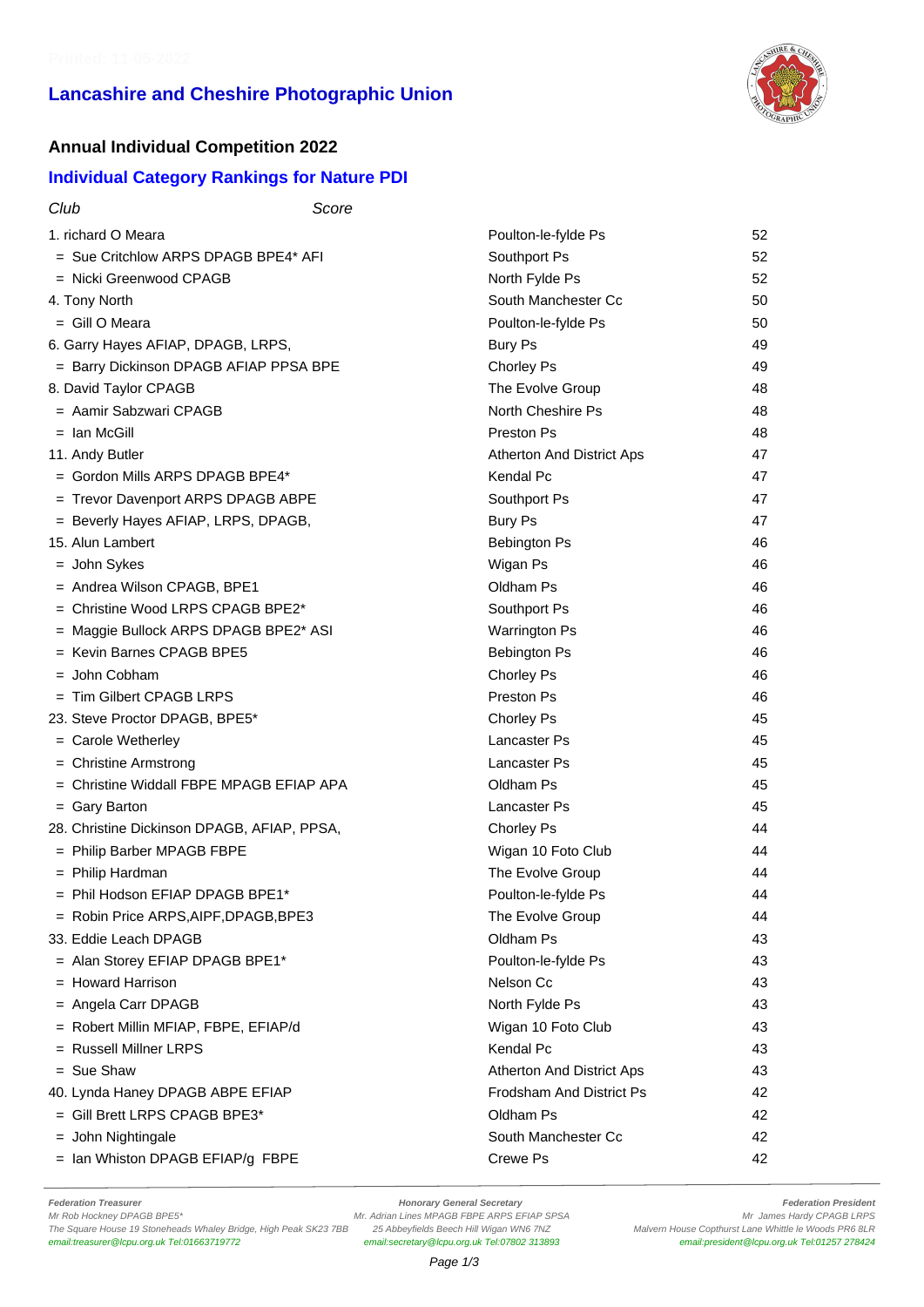## **Lancashire and Cheshire Photographic Union**



| = Margaret Sixsmith EFIAPp FBPE EPSA | Hoylake Ps                       | 42 |
|--------------------------------------|----------------------------------|----|
| = Terry Ottway                       | Stockport Ps                     | 42 |
| $=$ Wallace Baxter LRPS              | Crewe Ps                         | 42 |
| = Christine Johnson LRPS DPAGB BPE5* | <b>Warrington Ps</b>             | 42 |
| = Diana Magor APSA EFIAPb MPSA CP    | Hoylake Ps                       | 42 |
| $=$ Kath Firth                       | The Evolve Group                 | 42 |
| 50. Carol Watson BPE5* DPAGB         | Lytham St Annes                  | 41 |
| = John Sixsmith EPSA EFIAPp ABPE     | Hoylake Ps                       | 41 |
| $=$ Lorraine Pinder                  | Hoylake Ps                       | 41 |
| $=$ David Salter                     | Western (i-o-m) Ps               | 41 |
| 54. Sue Champion CPAGB, BPE2*        | <b>Chester Ps</b>                | 40 |
| = Stephen Root                       | <b>Burnley Cc</b>                | 40 |
| = Geoff Reader DPAGB BPE3            | Alsager Cc                       | 40 |
| = Sue Lee                            | The Evolve Group                 | 40 |
| $=$ Paul West                        | Poulton-le-fylde Ps              | 40 |
| = Brianna Gilligan CPAGB             | Oldham Ps                        | 40 |
| $=$ Steve Walker                     | Ormskirk C C                     | 40 |
| 61. Gordon Watson BPE5* DPAGB        | Lytham St Annes                  | 39 |
| = Barry Barnes                       | Stalybridge Pc                   | 39 |
| = Patricia Keegan                    | <b>Chester Ps</b>                | 39 |
| = Gerry Gentry                       | Stalybridge Pc                   | 39 |
| $=$ Jennifer Barnes                  | Stalybridge Pc                   | 39 |
| = Sheila Giles DPAGB AV-AFIAP        | Lytham St Annes                  | 39 |
| $=$ Peter Robinson                   | Crewe Ps                         | 39 |
| $=$ Peter Parnell DPAGB BPE1         | Lytham St Annes                  | 39 |
| = Sandra Walker CPAGB, BPE3, AFIAP   | Oldham Ps                        | 39 |
| = Janet Taylor                       | Morecambe Cc                     | 39 |
| $=$ Brad Cheek                       | Lancaster Ps                     | 39 |
| = Barbara Clayton CPAGB              | North Fylde Ps                   | 39 |
| $=$ Anne-Marie Imeson                | Nelson Cc                        | 39 |
| 74. Keith Richardson DPAGB BPE3      | The Evolve Group                 | 38 |
| = Ellen Bell BPE2                    | Morecambe Cc                     | 38 |
| $=$ Anthony Hull                     | Lytham St Annes                  | 38 |
| $=$ Keith Mulliner                   | Crewe Ps                         | 38 |
| = Steve Wetherley                    | <b>Lancaster Ps</b>              | 38 |
| = Lewis Thompson                     | Garstang Cc                      | 38 |
| = Gail Kelsall                       | Oldham Cc                        | 38 |
| = Ian Nixon                          | <b>Chester Ps</b>                | 38 |
| $=$ Karen Morris                     | North Fylde Ps                   | 38 |
| = Peter Darby                        | Lytham St Annes                  | 38 |
| 84. Paul Calvert                     | Lancaster Ps                     | 37 |
| $=$ Ann Townley                      | Ellesmere Port Ps                | 37 |
| = Graham Hilton LRPS BPE2            | Stockport Ps                     | 37 |
| $=$ Zara Bampton                     | <b>Blackburn And District Cc</b> | 37 |
| = Daryl Giles CPAGB                  | Lytham St Annes                  | 37 |
| = Stuart Cahill                      | Lytham St Annes                  | 37 |
| = Dorothy Flint ARPS BPE4 AFIAP      | Western (i-o-m) Ps               | 37 |

Federation Treasurer **Federation President**<br>Mr Rob Hockney DPAGB BPE5\* **Honorary General Secretary Honorary General Secretary Manus Adminition President**<br>Mr Rob Hockney DPAGB BPE5\* **Mr Adminition Adminition Adminition** The Square House 19 Stoneheads Whaley Bridge, High Peak SK23 7BB 25 Abbeyfields Beech Hill Wigan WN6 7NZ Malvern House Copthurst Lane Whittle le Woods PR6 8LR<br>email:treasurer@Icpu.org.uk Tel:01663719772 email:secretary@Icp

email:secretary@lcpu.org.uk Tel:07802 313893

Mr. Adrian Lines MPAGB FBPE ARPS EFIAP SPSA Material Development Constant Mr. James Hardy CPAGB LRPS<br>25 Abbeyfields Beech Hill Wigan WN6 7NZ Malvern House Copthurst Lane Whittle le Woods PR6 8LR